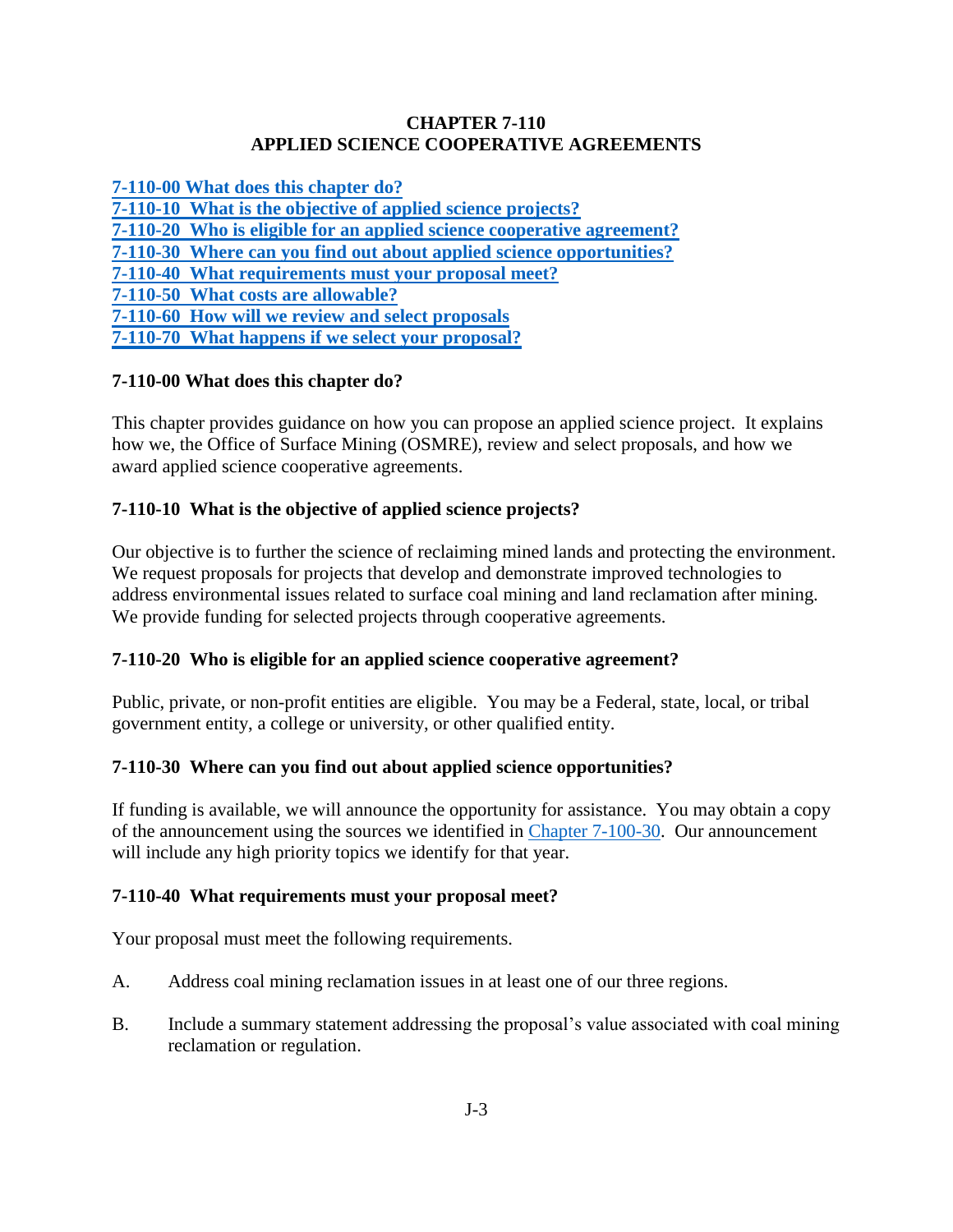- C. Do not propose quality control or consumer evaluations for commercial products.
- D. You may include costs for salaries, fringe benefits, travel, equipment, materials, and services.
- E. Do not include fees or profit.
- F. Do not include Federal employee salary or compensation.
- G. Your proposal must meet the "Instructions for Preparing the Proposal" in our funding opportunity announcement.

### <span id="page-1-0"></span>**7-110-50 What costs are allowable?**

- A. In general, you may spend funds from the cooperative agreement for costs which are directly associated with your approved project and are reasonable and necessary to conduct it.
- B. Costs must be allowable under the Office of Management and Budget's cost principles. See the applicable section in the Code of Federal Regulations (CFR), [Title 2 Part 200,](http://www.ecfr.gov/cgi-bin/text-idx?SID=704683b1fd8e579c28d796d8b73e0e79&node=pt2.1.200&rgn=div5) for more information.

### <span id="page-1-1"></span>**7-110-60 How will we review and select proposals?**

We have a multi-tiered process to review, rank and score proposals. The process was developed by the National Technology Transfer Team (NTTT), a partnership organization of representatives from our coal mining states and tribes and OSMRE.

- A. Technical experts provide a detailed evaluation and pre-decisional scoring of the proposals. Then NTTT uses consensus final scoring to identify the highest ranked proposals.
- B. Our technical representatives and grants staff review the proposals with the highest scores to identify other technical and financial assistance issues that might affect the award. The NTTT provides a summary of the top rated proposals to OSMRE senior management.
- C. Senior management will make recommendations to the Director who will select which proposals that will receive funding.

#### <span id="page-1-2"></span>**7-110-70 What happens if we select your proposal?**

- A. If we select your proposal, we will contact you about the following information.
	- 1. We will list any additional information or documents we need in order to award your cooperative agreement.